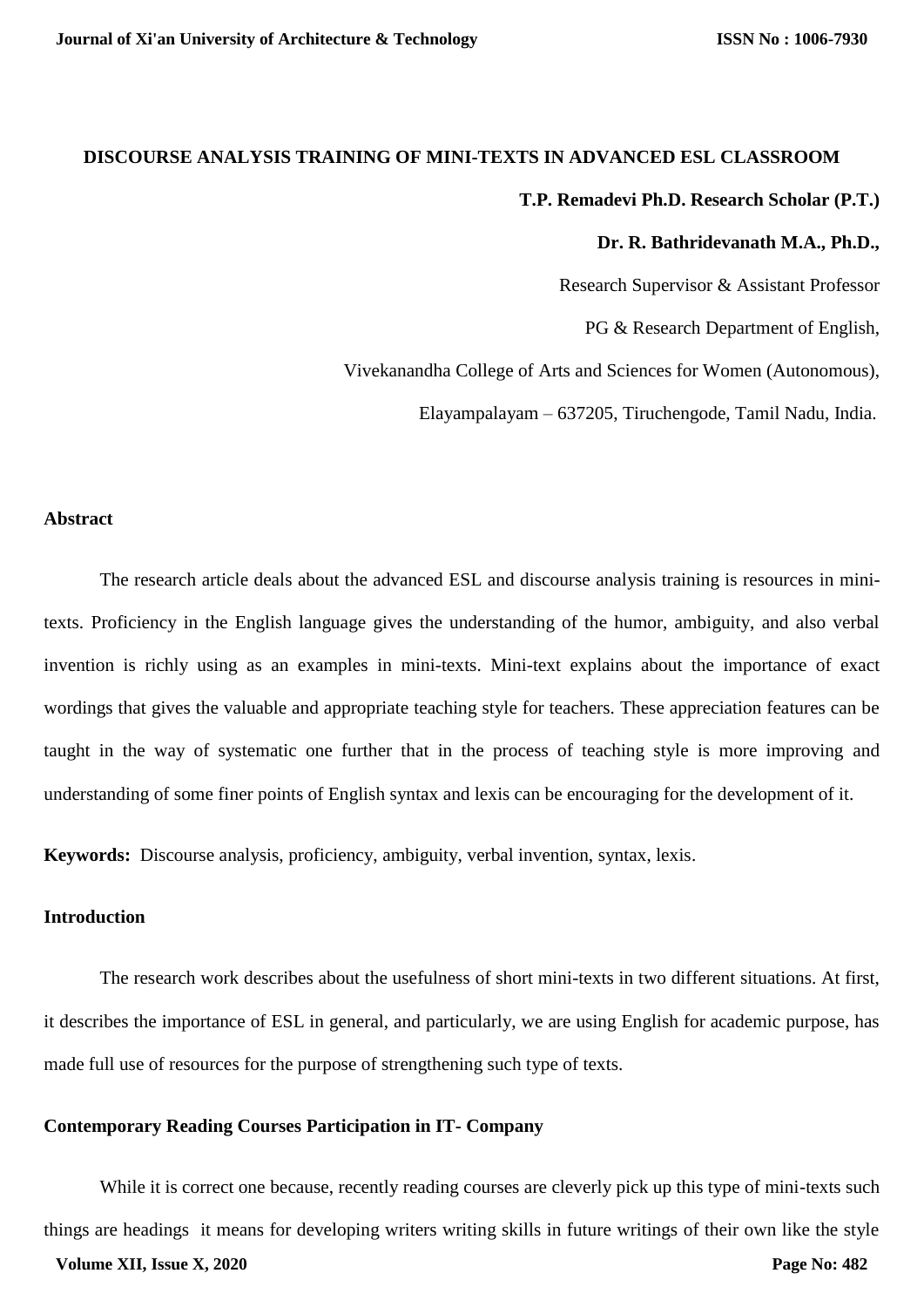of mini-texts model. Be left over case that such uses are distinctive and a particular event one, rather than fore grounded and systematic. This usage gives some little surprises for obtain the clear and exact convenient minitexts. These is easiest thing to typist and paper stock; and available another choice that is, it can be presented on the blackboard their whole topic without using much time or effort.

At second, make use of very short texts are teaching about various approaches to the discourse at the stage of applied linguistics classes and workshops. Expectedly, most of the strongly influencing later developments instances of discourse analysis are finding both of their originations and their exemplification in exact text-types or genres. The Sinclair-Coulthard model (1975) is about the discourse of the elementary classroom; Longacre (1983) deals about narratives of various kinds; Erickson and Schultz (1982) on counseling interviews; Hoey (1983) on journalistic reports; Candlin and his co-workers (eg: Candlin et al, 1976) on 'unequal encounters' in public settings; Becker (eg: 1984) on moral and literary texts from South-east Asia; the rhetorical tradition (eg: Lackstrom, Selinker and Trimble, 1973) on tertiary-level science texts; and so on. These mention things reflect two kinds of problems in the teacher of discourse analysis. In the first one, a fact that, the type of particular analysis is deeply fix firmly in a particular context means that getting to an understanding of the belief after that analysis obtains a precise understanding of the context itself. And also that analysis gives time, discipline and effort to us. Next one, mentions about cross-model comparisons difficulties. A suitable time usage of very short texts types not yet discussed by any major schools of discourse analysis, it helps to providing quick accessible forum for tackling with real and meaningful issues in research methodology, sample size, unitization, and the presentation and justification of findings.

## **Short Mini-Texts Enclosed ESL/EAP**

All the mini-texts are equally valuable to the ESL teacher. We would prefer to establish criteria for the selection of the most appropriate. First, the text should have some limitations by silence or unprinted space and not done in a grand and formal way out of context. Secondly, more important, the texts, in spite of their brevity, should have prominent. There are some points in the ESL teacher spending a period of time for taking class; in this few words are not there means we didn't have time and trouble had been taken over this composition. In nonacademic situations some of the kinds of written mini-texts that meet these criteria are the following: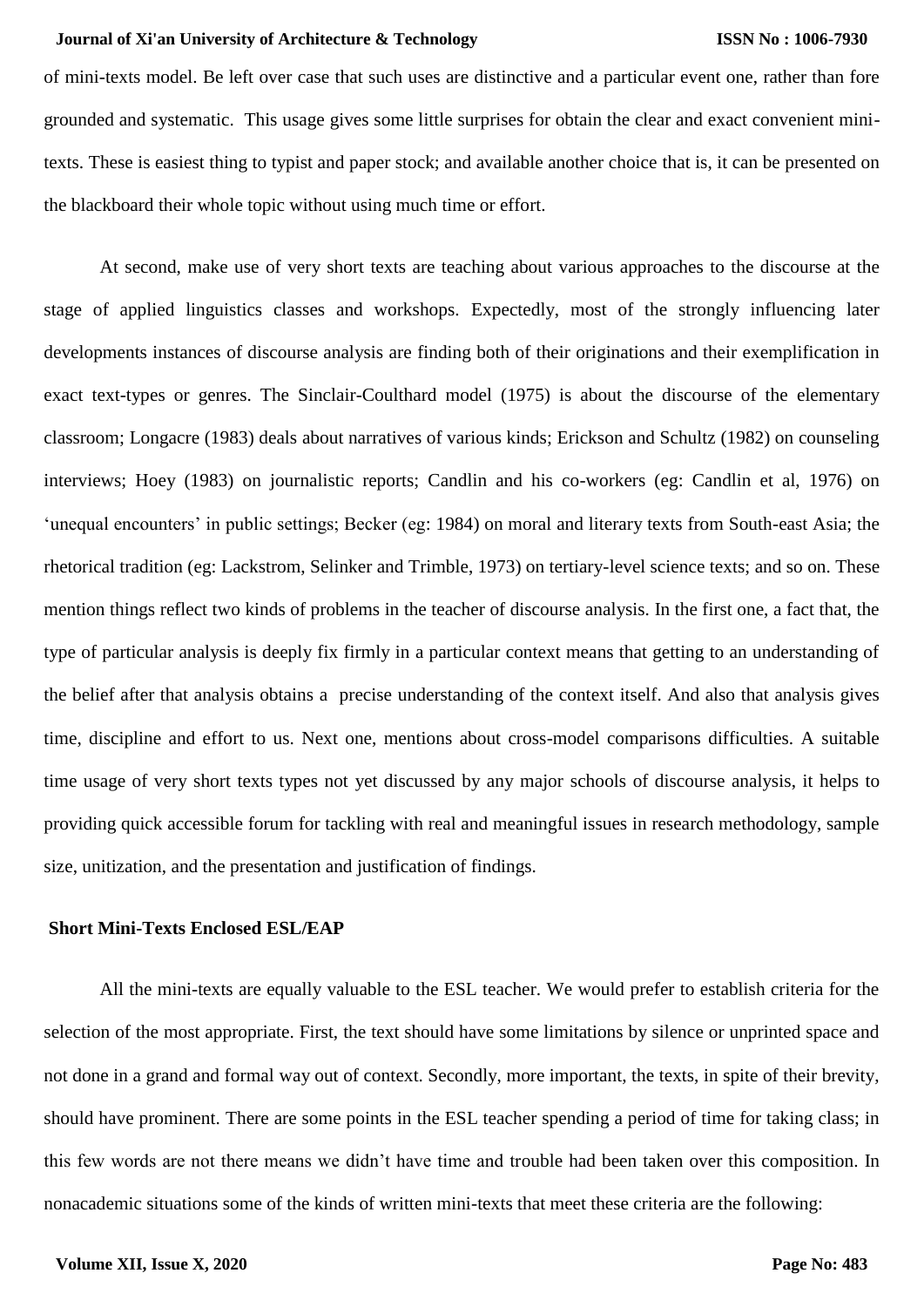- (a) Headlines in newspapers
- (b) Telexes, cables and telegrams
- (c) Signs, notices and labels
- (d) Slogans and advertising material of various kinds
- (e) Captions to cartoons and jokes
- (f) Graffiti

## **Discussion about Candidates way of Reading a Research Article**

In academic context there are two types of consideration that is examination questions and titles. First person of former said, I have already discussed on somewhere then the remaining part of others concentrated on the paper part of the titles of articles, dissertations and presentations. The title and the abstract of a research article are based at the same time both front matter and summary matter. But readers are not mostly, all of them fully read these articles. This may create something like the following:

- (a) The title only read by X-readers.
- (b) The abstract only read by  $X-Y$  readers (where  $Y =$  readers, who is concentrated on the titles).
- (c) Some of the readers reading the articles but where they want to know about that part of ideas in particular articles by  $X - (Y + Z)$ .

In a recent study, the investigation is about the professional reading habits are going on with the help of seven established physicists. The basic search method of all but here he mentioned only his subjects was periodic scanning of the table of contents all from the selected journals. Then these physicists are scanning so quickly not from the full reading of it but rather this is allowing to catching exact words which makes them very informative with griping more attention towards the reading min-texts. Highly, specialized group three kinds of words:

- 1. Names of objects or surrounding identical or individual researcher is currently studied also mentioned.
- 2. Names of approaches or the individual researcher also have the interested techniques.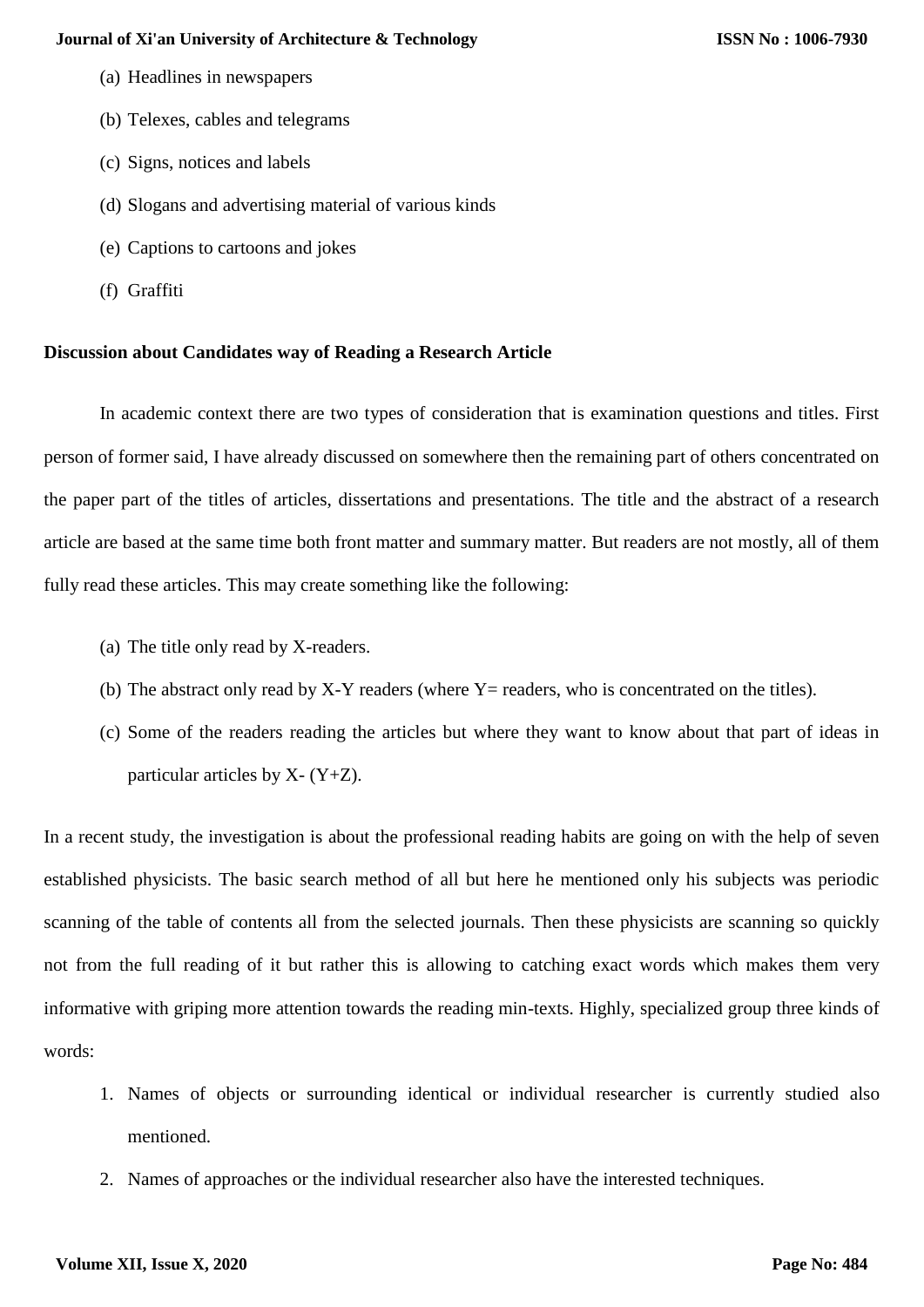3. Names of individuals or the research groups think about that every individual researcher is definitely get more interesting work for to do their research.

We want to draw a tentative conclusion for the study, which accords with anecdotal self-reports of many academics, are there,

- 1. Title only read by the readers.
- 2. The selection of materials gives more scrutiny related to the research field of research topic.
- 3. The average NNS graduate students in an EAP class would have such a fully developed schema; there remains a general case for study-skills training in title-scanning.

# **Short Mini-Texts Enclosed Applied Discourse Analysis Training**

In introduction I gave some idea about that title with the brevity, care and craftsmanship these things are essential to their construction of great title. The teacher is going to do discourse analysis a valuable resources for the purposes of giving examples for strengthening in particular approaches. Here I mentioned about the personal experiences with a kind of educative activity. Last few years I have run workshops at a number of seminars and conferences under some titles such as 'Small-scale ESP research'.

The actual workshops tend to the following structure: introduction; brainstorming to establish research topics; group-work on particular topics; reporting back by group spoke persons; evaluation of what has been learnt, both about various research procedures and about titles. The range of topics has been very varied and has included the following:

- (a) An analysis of title length with comparison of plenary and parallel session titles.
- (b) A frequency analysis of sub-technical and content related vocabulary with some consideration of the skewing effect of theme or sub-themes at the conference.
- (c) The distribution and role of 'hedges' and other restrictive phrases.
- (d) The syntactic structure of nominal group titles like 'foundations for a typology of grammatical gender'.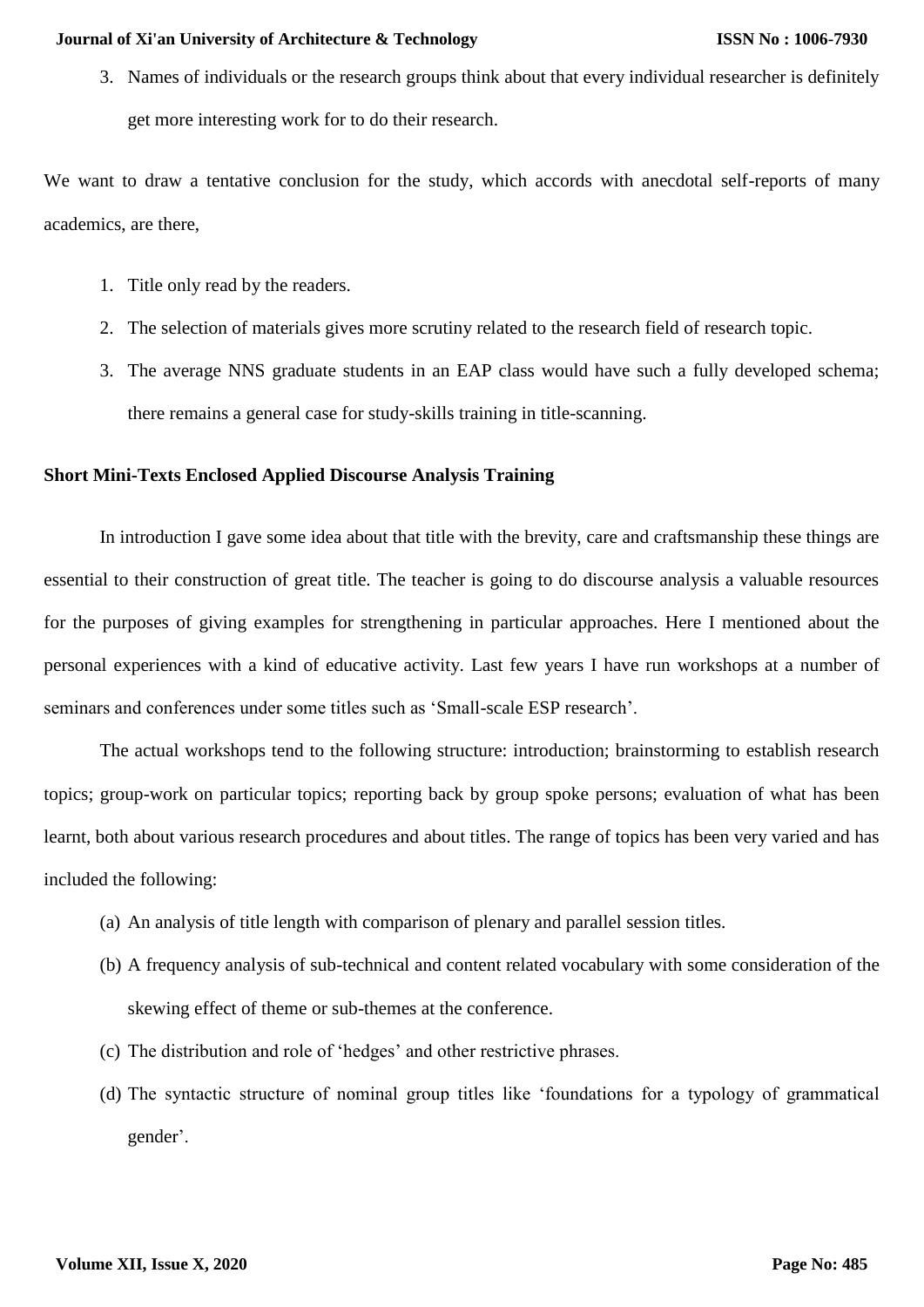(e) Linguistic differences between the titles of theoretical and practical presentations. One usual finding is that initial V-ing only occurs in practical papers. For instance, at the 1985 Michigan Linguistics Society meeting the only two V-ing titles occurred in the Applied section:

'Evaluating style in professional and technical writing'.

'Building a bridge between speaking and writing'.

- (f) The function of the colon.
- (g) The role of and (see below).
- (h) The influence of speaker, title or content on the selection of sessions to attend (by interviewing participants).
- (i) The relative attractiveness of titles (at RELC 1985 in Singapore the group found a correlation between interest in the title and proximity to Singapore. On average the most attractive titles were Singaporean/Malaysian; next came Australian; then North American; and finally the British papers!).
- (j) Participants' reaction to 'catchy', 'clever' or 'far-out' titles.
- (k) A study of prior expectation generated by a title and the extent to which that expectation was fulfilled in sessions attended before the workshop.
- (l) Interviews with authors as 'Specialist informants' in order to elicit information about factors affecting the title creation process.

It has been experienced one that is the initial stages of the 'workshop participants' here attention is focus on the potentially interesting linguistic properties of the mini-texts.

## **Conclusion**

Thus it is that the written mini-texts allow for an appreciation of the range of complementary methodologies that may be utilized in USP-related Discourse Analysis. The title is one of the most important one for mini-texts in the world of education, research and scholarship. Researchers would seem then to fairly consistent preferences for the titles they write. Some opt for brevity, some aim to be informative and explicit, some are willing, at least on occasion, to go for a 'catchy' title, a few will change their arm at wit.